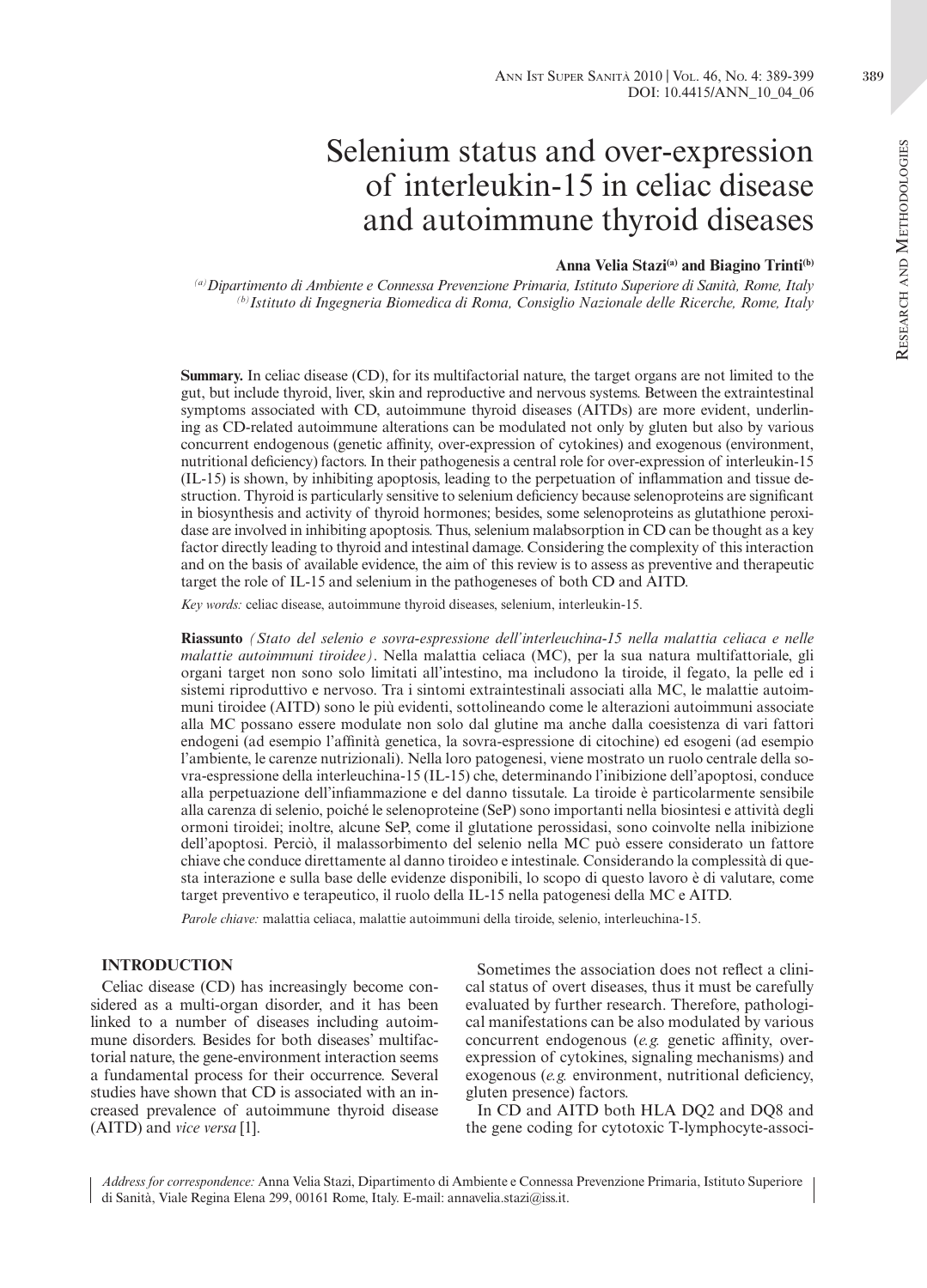ated to antigen-4 (CTLA-4) are over-expressed. CD induces malabsorption, with consequent micronutrients deficiency as selenium, important element of selenoproteins. These enzymes as glutathione peroxidase act by mechanisms that include effects on gene expression, DNA damage and repair, signaling pathways, regulation of cell cycle and apoptosis.

Some intestinal glutathione peroxidases by modulating apoptosis defend the tissue from reactive oxygen species (ROS) by removing the cells affected by oxidative damage. Association factor in the pathogenesis of active CD and AITD is over-expression of interleukin-15 (IL-15) that, by inhibiting apoptosis, is a survival factor of intraepithelial lymphocytes (IELs), leading to progressive damage to enterocytes and thyrocytes. The association is confirmed by selenoproteins that are also involved in inhibiting apoptosis; thyroid is particularly sensitive to selenium deficiency because selenoproteins are significant in functions of RNA in biosynthesis and activity of thyroid hormones; thus, selenium malabsorption in CD can be thought as a key factor directly leading to thyroid and intestinal damage.

In light of the available evidence, the review aims to investigate the mechanisms whereby the lack of selenium due to CD-associated malabsorption may affect the health of the thyroid, by over-expression of inflammatory IL-15. Since, uncontrolled expression of IL-15 is critical in the pathogenesis and maintenance of refractory CD and AITD [2], it could be considered an attractive and sensitive target for development of early diagnosis and new therapies.

## **Celiac disease and autoimmune thyroid diseases**

CD and AITD are autoimmune diseases that, despite the different origin of their antigens, the gluten in CD as exogenous environmental factor, and selfthyroid antigens in AITD as endogenous factors, are caused by abnormal immune response to these antigens; they are the outcome of a complex geneenvironment interaction. In addition, it is important to stress that they are among the diseases frequently observed in association [3]; common autoimmune disorders tend to coexist in the same subjects and to cluster in families.

*Celiac disease.* CD in genetically predisposed individuals is a permanent intolerance to gluten, a protein present in some cereals such as wheat, barley and rye. CD is a chronic enteropathy marked by villous atrophy, Lieberkühn's crypt hyperplasia and lymphocytosis and is effectively an abnormal immune response to this protein that affects about 1% of the population in the Western world [3]. To date the only sure road to treatment is a lifelong gluten-free diet (GFD).

Fundamental inflammatory processes occur in the proximal part of the small intestine mucosa and the main symptoms are: diarrhea, abdominal swelling, abdominal pain, weight loss, retarded growth and malabsorption. The damage affects the surface of

the mucosa, while the submucosa and muscularis mucosae of the small intestine are not involved. Because it leads to malabsorption, CD causes deficiencies of micronutrients such as iron, folic acid and vitamin K, which are essential for organogenesis, of fat-soluble vitamins that are important for spermatogenesis, of vitamin D and calcium, necessary for normal maintenance of bone structure, and of selenium, an important element for many systems such as nervous [4], cardiovascular [5] and endocrine [6]. Besides selenium, in endocrine system of the thyroid, other micronutrients (*e.g.* vitamins A, B1, B2, magnesium, manganese, potassium, copper, zinc, iron and mainly iodine) are required for thyroid hormone synthesis and function [7].

These deficiencies may in part explain the pathogenesis of complex extraintestinal symptoms associated with CD on account of their relationship with both a subclinical malabsorption of these nutrients and a common basis of immune and/or endocrine imbalances linked to the direct interference of gluten with these systems [8]. This important characteristic becomes evident when it is considered that CD is also associated with other disorders such as: osteoporosis [9], type 1 insulin-dependent diabetes mellitus [10], neuropathy [11], increased risk of intestinal lymphoma [12] and of autoimmune diseases of the liver [13], biliary system [14] and thyroid [15].

Studies on the incidence and prevalence of autoimmune diseases have demonstrated the protective effect of GFD in both adult and pediatric celiac individuals. Incidence is 5.4 per thousand patients/year who follow the GFD, compared with 11.3 per thousand patients/year who do not follow the GFD  $(p = 0.002)$ . Besides, the patients most at risk are those with a familiar history of autoimmune diseases [16].

The assessment on the prevalence reports as these disorders increase in parallel with the process of ageing. For subjects diagnosed in the first two years of life and who therefore eliminate gluten from their diet at an early age the risk of developing autoimmune diseases is 5.1%, while for those diagnosed between 2 and 10 years and after 10 years the risk rises to 17% and 23.6% respectively [17]. These data emphasize how celiac patients with early diagnosis and treatment can reduce the risk of developing other autoimmune diseases, and show how the mechanisms underlying this association, such as environmental factors, immunological mechanisms and genetic predisposition, are all implicated in the pathogenesis of both.

With regard to genetic predisposition, human leukocyte antigen (HLA) class II haplotypes DQ2 and DQ8 are over-expressed in many autoimmune diseases and in CD; inheritance of these haplotypes together with the associated immunological phenotypes may further explain the simultaneous occurrence of these pathologies [18]. Another potential explanation may be found in the increased expression of the gene coding for cytotoxic T-lymphocyteassociated antigen-4 (CTLA-4). CTLA-4 is a T cell surface molecule involved in control of T cell prolif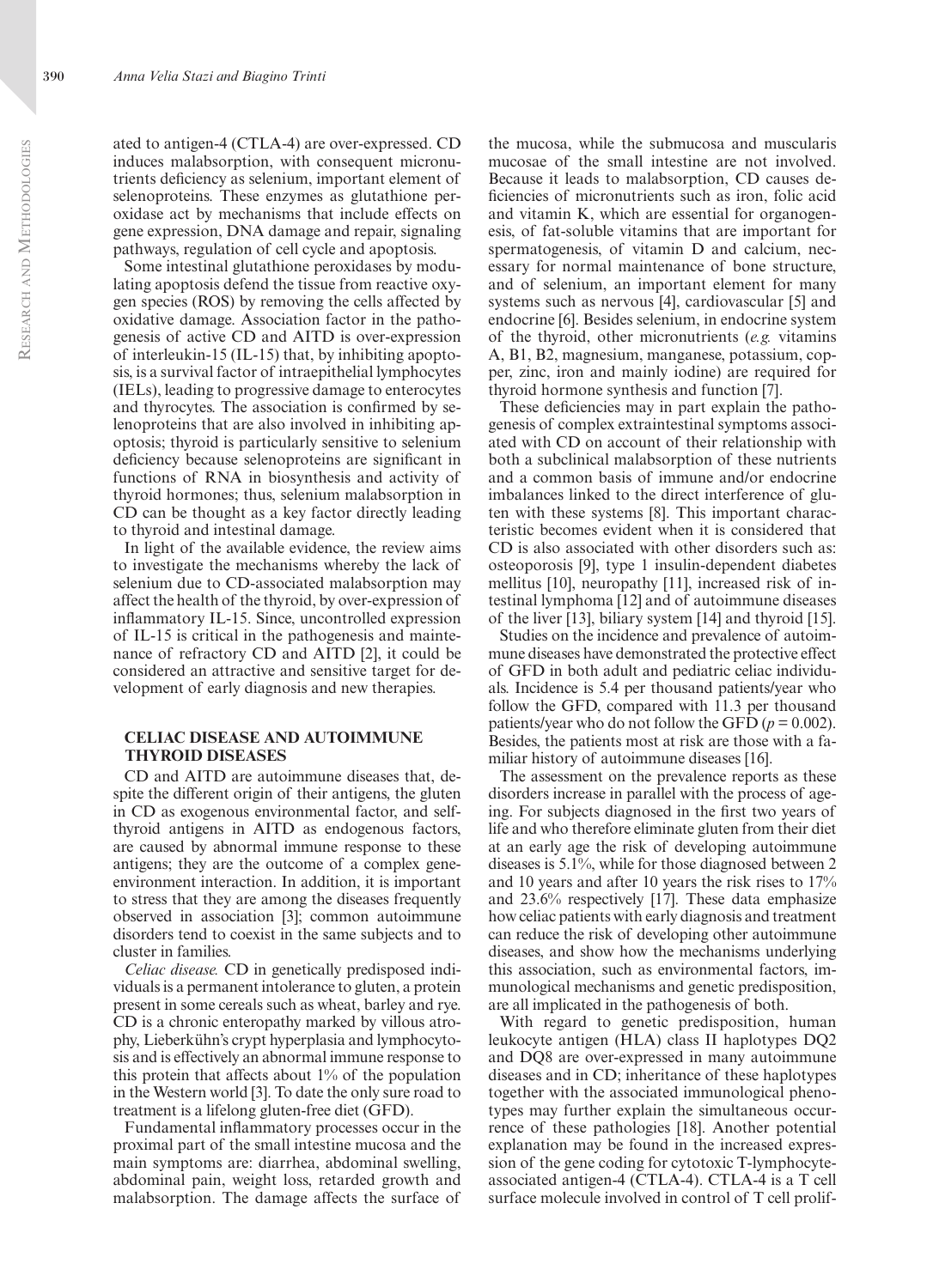eration and it is a candidate gene in susceptibility to the autoimmunity. In particular, the CTLA-4 CT60 A/G dimorphism has been associated with CD and is reported to be strongly linked to autoimmune thyroid disease (AITD). A significant effect of the CTLA-4 CT60G allele at the homozygous state on the risk of developing AITD in children with CD suggests that the reported association of the CTLA-4 CT60 A/G polymorphism with CD is limited to the subgroup of patients who are or will be complicated with AITD [19].

*Autoimmune thyroid diseases.* AITDs mainly include Graves' disease (GD), the most common cause of thyrotoxicosis, and Hashimoto's thyroiditis (HT), the most common cause of hypothyroidism. They affect up to 2-5% of the general population [20] and represent the classical model of organ-specific autoimmune disease. They are caused by abnormal immune response to self-thyroid antigens; in this process a key role is played by T lymphocytes when antigen recognition is mediated by receptors on the cell surface (T cell receptor, TC-R). This causes the breaking of tolerance by deficit of suppressor T cells and aberrant expression of DR region of HLA (HLA-DR), absent on normal thyroid cells. The contemporary expression of HLA-DR on thyroid follicular cells and auto-antigens causes the autoimmune reaction by direct or indirect cytotoxicity antibody-dependent complement-mediated.

TC-R are generated through a process of random rearrangement of gene segments, obtaining a large number of clones of T lymphocytes, each of which specifically recognizes a single antigen, but at the same time determines the appearance of clones of lymphocytes "auto-reactive" that are able to recognize and trigger an immune response against "self" mediated by T cells and local deposition of immune complexes. This leads to a cascade of destructive events of follicular cells. AITDs are characterized by the presence of high levels of circulating autoantibodies against thyroid cell antigens. Auto-antigen involved in GD is thyroid stimulating hormone receptor (TSH-R) while auto-antigens mainly involved in HT are thyroglobulin (Tg) and thyroid peroxidase (TPO).

GD has an incidence of 1-2 cases per 1000 inhabitants per year and its prevalence is around 2.5-3%. It occurs most frequently in female (F/M: 5-10:1) in 30-40 years of life. In GD, the excessive production of antibodies anti TSH-R can mime action of thyroid-stimulating hormone (TSH or thyrotropin) by inducing an increase of thyroid cell growth and hormone secretion (thyrotoxicosis); this leads to the circulation increase of thyroid hormones responsible of disease characteristic symptoms.

HT has a high prevalence (0.6-0.8%) more frequently in females (F/M: 2-8/1) with probable genetic basis. In young subjects there is often an abnormal enlargement of the thyroid (goiter) and/or inflammatory destructive processes of gland (atrophy) that can lead to hypothyroidism.

An earlier study has estimated the risk of thyroid disease in individuals with CD from a general population cohort of 14 021 individuals, identified through the Swedish national registers, who were matched reference population of 68 068 individuals. The results have indicated that CD is associated with hypothyroidism ( $p < 0.001$ ), thyroiditis ( $p < 0.001$ ), and hyperthyroidism  $(p < 0.001)$ ; the highest risk estimates of these diseases is found in children. The relative risk of hypothyroidism in individuals with CD is higher in males than in females; the same gender difference could not be seen in hyperthyroidism and thyroiditis. The sex differences in the association of thyroid disease type with CD may be due to individual chance; alternatively, these differences may reflect sex-specific variation in the phenotypes of autoimmune disease [3].

The data from a study carried out in Northern Italy have also showed that 5.4% of patients with clinical, silent or latent CD had AITD, a significantly higher prevalence than found in the general population [15]. As for other autoimmune diseases, this prevalence is explained partly by the period of exposure to gluten and partly by the shared immunogenetic make-up. HLA-DQ2 and DQ8 haplotypes have a peak of association with Hashimoto's thyroiditis (HT), while the association with HLA-DQ2 is less evident in Graves' disease (GD). Patients with HT, moreover, are at greater risk of CD than patients with GD [21].

*CD and AITD.* Patients with CD and AITD are generally older than those with CD alone and in 77.5% of them thyroid disease is the first to appear [17]. This may be because the prevalence of HT increases with advancing age, and/or because these patients, who are untreated for a longer period of time, develop AITD.

GFD is thought to encourage a reduction in thyroid peroxidase antibodies (TPO-Ab) titers related to anti-tissue transglutaminase (anti-tTG) titers suggesting that anti-tTG could contribute to the development of thyroid disease in celiac disease [22]. Furthermore, the GFD reduces the need for levothyroxine for better absorption [23]. In clinical terms, the association CD/hypothyroidism is important, as both diseases can present with lethargy, macrocytic anemia, asthenia, intestinal disorders and malabsorption. Untreated hypothyroidism may hide weight loss and/or diarrhea, classical symptoms of CD, which may become evident only after administration of levothyroxine. For these reasons, thyroid function should be assessed at diagnosis in all celiac patients, assaying TSH and TPO-Ab [24]. Patients with AITD should be submitted to CD antibodies such as: anti-gliadin (anti-AGA), anti-endomysial (anti-EMA) and anti-tissue transglutaminase (anti-tTG) [21]. Patients with hypothyroidism and weight loss and/or diarrhea or who do not respond to thyroxine treatment should be given these tests. As already noted, when considering the association between CD and AITD, alongside im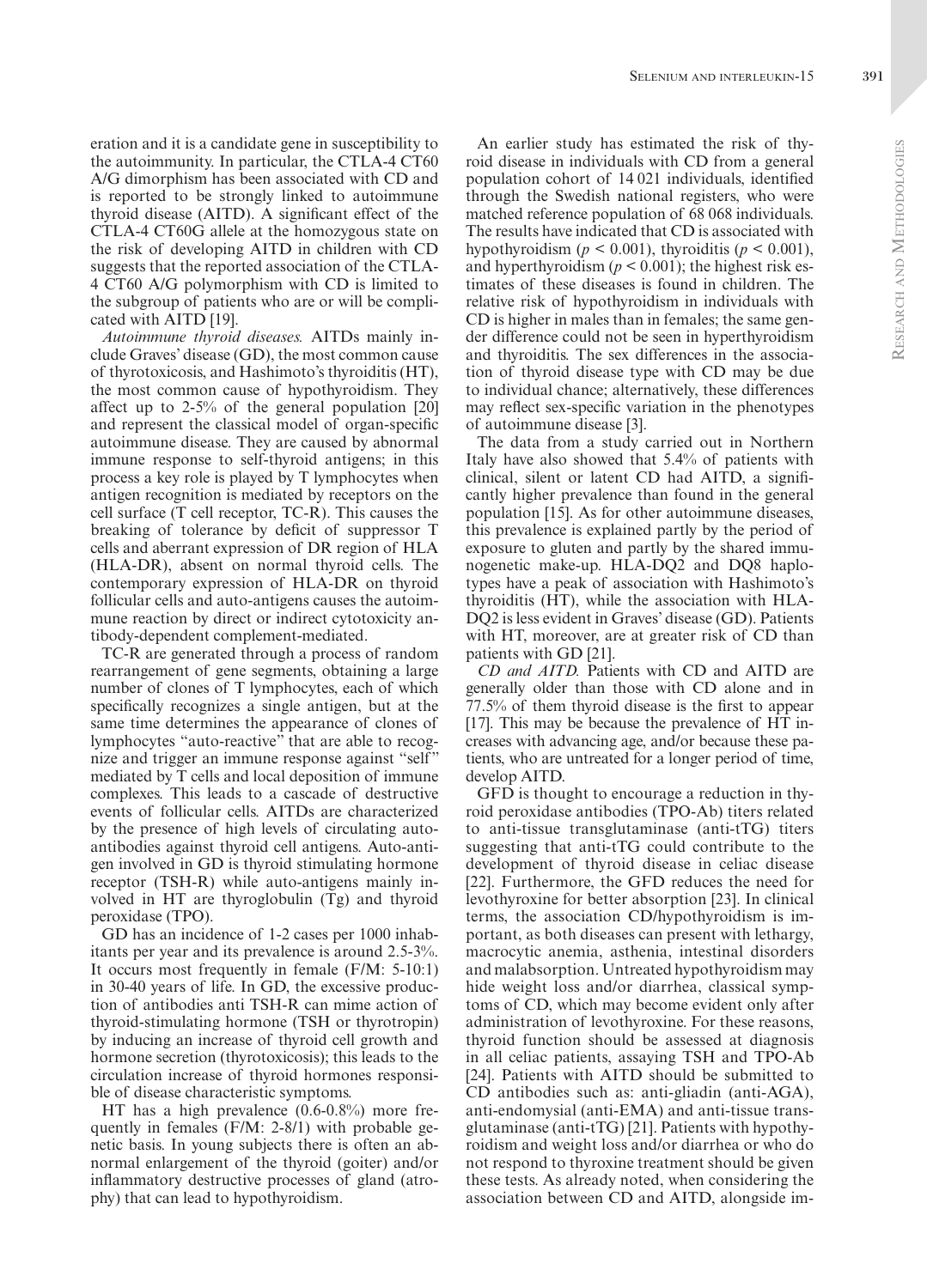mune and genetic factors and the presence of gluten, other environmental factors such as selenium deficiency caused by CD-dependent malabsorption, may be important in this association.

The biomarkers, that are widely used for the assessment of selenium presence in human populations, include levels in blood, nails, urine and hair. The levels of selenium in plasma, serum, and whole blood tend to indicate recent selenium presence, whereas the levels of selenium in red blood cells are probably more sensitive for a long-term assessment of selenium status. It has been suggested that the reference values of selenium levels in the whole blood of healthy individuals from several countries are between 70-110 μg/l of blood [25] and are measured by mass spectrometry.

Selenium deficiency in combination with inadequate concentration of iodine contributes to the pathogenesis of disorders that include goiter, hypothyroidism and mental retardation. Iodine is a non-metallic trace element needful for animals and humans. About 800 million people are affected by iodine deficiency; iodine is an essential component of thyroid hormones T4 and T3 corresponding respectively to 65% and 59% of their molecular weights. Iodine supplementation, under form of iodized salt and iodized vegetable oil, produces dramatic improvements in many areas, even though iodine deficiency is still a problem for both developing countries and certain subpopulations like vegetarians that may not reach an adequate iodine intake even in countries considered iodine-sufficient. A reduction in dietary iodine content could also be related to increased adherence to dietary recommendations to reduce salt intake for preventing hypertension [7].

Although the importance of iodine in thyroid function is recognized, this review is focused on the importance of inadequate availability of selenium due to CD-associated malabsorption. Importance of selenium decrease is related to predisposition and/or manifestation of various human disorders such as impaired immune function, disturbances of the thyroid hormone axis, cancer, neurodegenerative age-related diseases and Keshan-Beck's disease [26].

#### **Selenium and selenoproteins**

Some of the main biochemical features of selenium have emerged only in the last five years, although it has been known for nearly 40 years. Selenium was discovered by Berzelius in 1817. Although it is a toxic non-metallic essential trace element, it plays a fundamental part in regulating thyroid function for its structural and enzymatic roles in human biology.

Selenium is present in the organism in tiny quantities between 3 and 30 mg, according to diet in differing geographic areas [27]. As underlined, low selenium status may represent a risk factor for many diseases; an adequate selenium intake is needed to maximize the activity of glutathione peroxidase

(GPx) and other selenoproteins (SePs). Endocrine tissues are the sites of greatest concentration; specifically, if it is deficient, the thyroid is a highly sensitive target because it plays an integral role in thyroid metabolism [28].

Selenium enters in the food chain through vegetables (*e.g.* green vegetables, cereals), where its presence depends crucially on its availability in the soil and in sea water, which in turn influences its presence in animal food (*e.g.* poultry, fish).[27].

The association between the availability of selenium and individual health is a topic of considerable attention in European countries [29], particularly in regard to the development of thyroid disorders confirming that these pathologies are also linked to environmental determinants such as feeding, in the same way of CD that is linked to consumption of cereals.

This leads carefully to consider the uneven worldwide distribution of selenium. For example, extensive countries such as China, USA and Canada, have regions of excessively high and low but also normal selenium concentrations in the soil with consequently different intake of this element [30]. One example of a significant environmental deficiency of selenium comes from some areas of China, where it is associated with Keshan-Beck's disease, marked by growth retardation, muscular atrophy, spinal cord malformations and swollen joints. Because of the poor levels of selenium in the soil, the wheat in these areas is also deficient and, bearing in mind the importance of wheat in the local diet to check the progress of this disease, early dietary supplementations of selenium are advised [31].

For other countries such as middle Europe the major selenium sources are seafood, eggs and red meat, the latter due to the fact that production of life stock implies high selenium intake for growing healthy animals and therefore red meat from various sources is one of the major selenium sources in nutrition in middle Europe [32].

Selenium deficiency is caused not only by its scant environmental and/or nutritional availability, but also by diseases that lead to its malabsorption, such as CD. Selenium deficiency is particularly noteworthy because when GFD is adopted to control CD; this leads to the absence in food of cereals such as wheat and its derivatives, which are a source of selenium [27]. Apart from CD, other primary and secondary disorders lead to a poor absorption of micronutrients: primary disorders include chronic forms of the syndrome of malabsorption and Crohn's disease, while secondary disorders include cystic fibrosis, pancreatic insufficiency, biliary atresia, liver disorders and cholestasis. Other factors that can cause a reduced absorption of trace elements include interactions between nutrients, age, and certain drugs [33].

The daily allowance of selenium indicated for the Italian population by the LARN *(livelli di assunzione giornaliera raccomandati di nutrienti)* in agree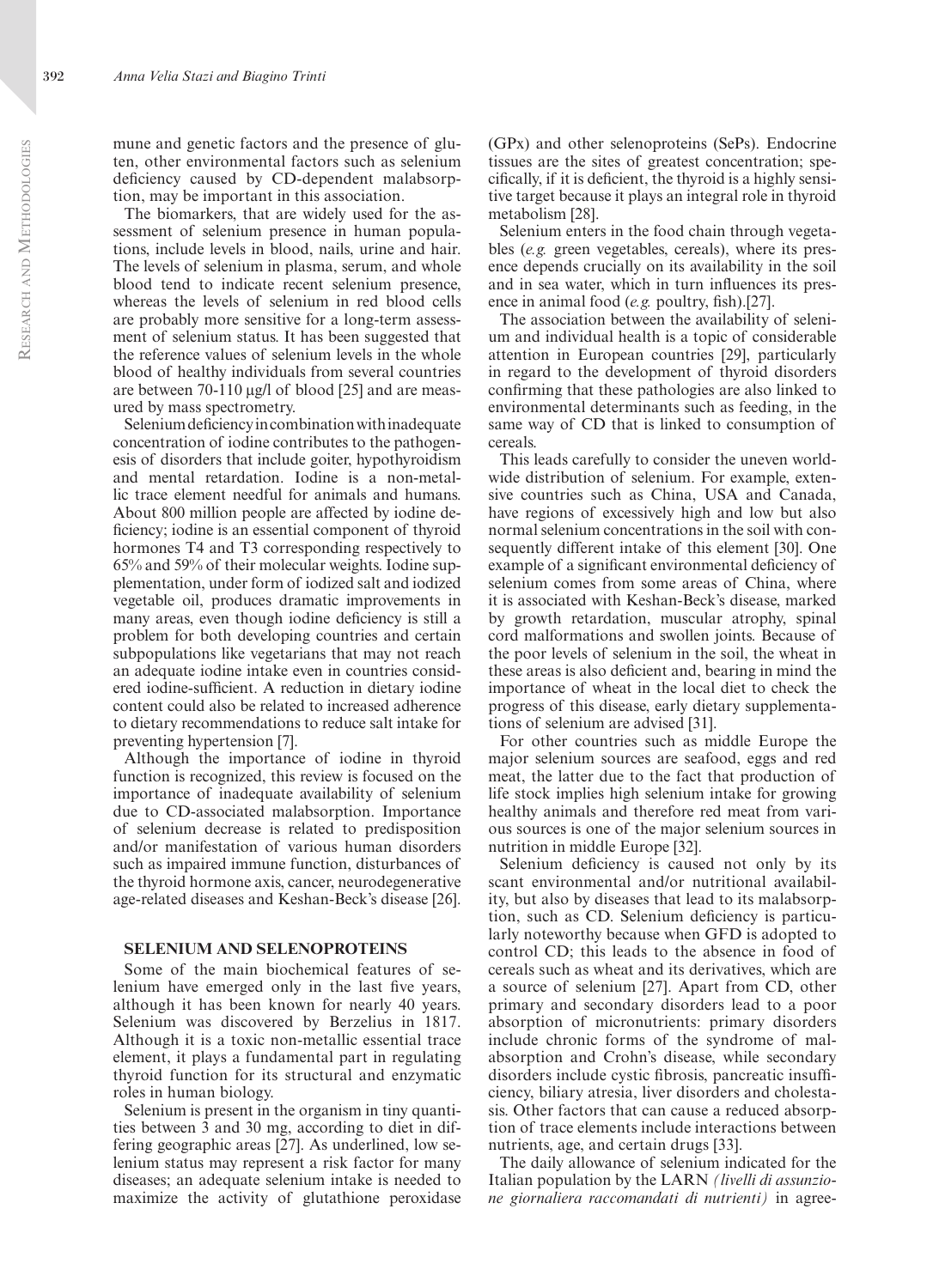ment with the USA's RDA (recommended dietary allowance), is about 55 μg for adults and 60 μg and 70 μg respectively for pregnancy and breast-feeding [34]. Overt human selenium in excess is rare; it depends on the chemical form of selenium [35]. It is right to observe that only for long-term chronic intakes of 400 μg/day may lead to intoxication, or selenosis, whose symptoms include degeneration of the cutaneous tissue, diarrhea and fever and, more rarely, vesicular dermatosis, neurological disorders (paresthesia, paresis) and liver damage [25].

Selenium occurs as inorganic (selenite and selenate) and organic (seleno-methionine, Se-met) forms. Both inorganic and organic forms can be metabolized to selenocysteine (Se-cys) and incorporated into selenoenzymes; the inorganic forms are available in dietary supplements. Selenium's beneficial effects are attributed to low molecular weight selenium compounds, as well as at its presence within SePs. Vegetables mainly contain Se-met, whereas meat and eggs mainly contain Se-cys. The recent identification of various distinct Se-cys-containing proteins, encoded by 25 human genes, provides information on the molecular and biochemical basis of beneficial and possible adverse effects of this trace element.

Incorporation of Se-cys into SePs employs a unique mechanism that involves decoding of the UGA codon; Se-met is incorporated unspecifically as methionine in proteins and only after degradation the selenium is available for SePs synthesis [36]. Se-cys incorporation sequence binding protein 2 (SBP2) represents a key trans-acting factor for the co-translational insertion of Se-cys into SePs [37]. The enzymatic function of the followings SePs have been identified and characterized:

*Glutathione peroxidase (GPx).* The fundamental role of GPx is to defend the organism from ROS through its glutathione-reducing action; the GPx reduce peroxides to water and alcohols. Five isoenzymes have been described: the cytosolic enzyme GPx1 is ubiquitously expressed in all types of mammalian cells; the GPx expressed in epithelial tissue of the gastrointestinal tract (GPx2) closely resembles GPx1 in the specificity of the substrate and its localization in the cytosol; the plasma GPx (GPx3) is a glycoprotein secreted in the thyroid follicular lumen where it may down-regulate thyroid hormone synthesis by decreasing hydrogen peroxide concentrations [38]. There is another fifth epididymis-specific nonseleno-GPx (GPx5) expressed in several tissue rodents and other mammals except humans. It appears to be up-regulated in mammalian epididymis in case of selenium deficiency and might act as a back-up system for the selenium-dependent GPx enzymes [28].

The ubiquitous phospholipid hydroperoxidase GPx (GPx4) can specifically reduce phospholipid hydroperoxidases and may be involved in moderating cell death through apoptosis and in the maturation of sperm; the olfactory epithelium-and embryonic tissue-specific GPx (GPx6) [39].

*Thioredoxine reductase (TRx).* It is a redox active enzyme in eukaryotic and prokaryotic organisms, where it reduces oxidized protein substrates through a NADPH-dependent pathway to maintain the cell's redox status. Two forms of TRx have so far been identified in mammals: TRx1 in the cytosol/nucleus and TRx2 in mitochondria, and other forms may also exist. Some of these SePs [40] are also involved in apoptosis, in cell proliferation and in modulating cell signaling systems and transcription factors.

*Iodothyronine deiodinase (ID).* It is remarkable that the production as well as the metabolism of thyroid hormone are dependent on two trace elements: iodine and selenium. The thyroid gland requires iodine for the synthesis of thyroid hormones: thyroxine (3,5, 3',5'- tetraiodothyronine or T4) and triiodothyronine (3,5,3'- triiodothyronine or T3). T3, the physiologically active thyroid hormone, is produced either directly by the thyroid and by means of conversion catalyzed by selenium-containing ID from the circulating T4 in peripheral tissues.

Three iodothyronine deiodinases (ID1, ID2, ID3) have been identified, all of them are membrane-integrating proteins (29-33 kDa) sharing 50% sequence identity; each has a Se-cys residue at its active centre. The deiodinases differ in the specificity of their substrates and in their distribution in tissues regulating thyroid hormone homeostasis. ID1 and ID2, in particular, catalyze local and systemic deiodination of T4 into the biologically active form T3; while ID3 catalyzes the conversion of T4 into the biologically inactive form, reverse-3,5,3'-triiodothyronine (rT3) and of T3 into the inactive form, 3,3'-diiodothyronine (T2). ID1 and ID2 can also convert rT3 into T2 [41]. The iodothyronine deiodinases initiate or terminate thyroid hormone action and therefore are critical for the biological effects mediated by thyroid hormone. The activating of ID2 and the inactivating of ID3 can locally increase or decrease thyroid hormone signaling in a tissue- and temporal-specific fashion, independent of changes in thyroid hormone serum concentrations. This mechanism is particularly relevant because deiodinase expression can be modulated by a wide variety of endogenous signaling molecules [42].

Other SePs have recently been identified and while they have been less fully characterized, the possibility that they have important roles cannot be excluded such as:

- selenophosphatase synthetase (SPS2) is needed for the biosynthesis of selenophosphate, the precursor of Se-cys for the synthesis of SePs;
- selenoprotein W (SePW), an antioxidant protein necessary for muscular and cardiac functions [38] and abundantly expressed in the colon [43].

All this shows how the action of selenium is expressed through its incorporation in these proteins for its many enzymatic activities; thus, it is important that the organism should always have adequate availability of this element.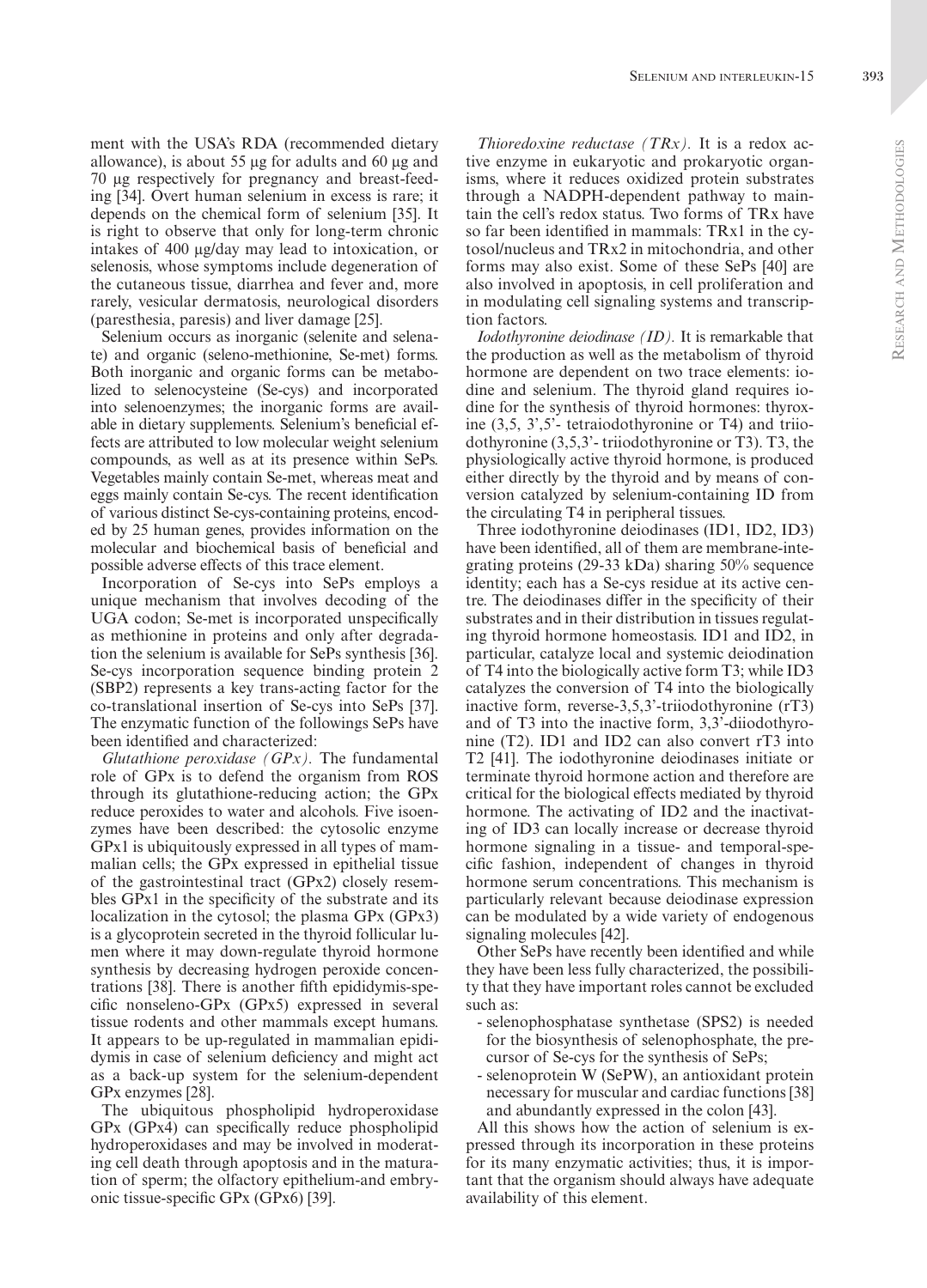## **Interleukin-15 and immune system**

Cytokines are molecules that influence activation, growth, and differentiation of several target cells. They are pro-inflammatory mediators, regulate the systemic inflammatory response, play a crucial role in AITD because of their involvement in autoimmune system, modulate development and growth of normal and neoplastic thyroid cells.

In patients with thyroid cancer cytokines, as well as chemokines, show to generate antitumor response and can be useful as serum biomarker. Cytokine assay should be used in the clinical evaluation of patients with indeterminate fine-needle aspiration cytology. Several cytokines, such as interleukin-6 (IL-6), leukemia inhibiting factor (LIF), and thyroid transcription factor-1 (TTF-1) are expressed in thyroid cancer cell lines and can be used for evaluating the inhibitory effects of numerous drugs in redifferentiation therapies [44].

In patients with AITD, between cytokines, uncontrolled expression of IL-15 is a critical factor in the pathogenesis and maintenance of disease *(Table 1)*; over-expression of IL-15 is crucial in refractory CD. IL-15 is a 114 amino acid (14 kDa) glycoprotein produced by various types of cell but not by T cells.

On account of its various roles in different immune and non-immune cells, which also explain the use of different signaling mechanisms, IL-15 is a key regulatory cytokine that modulates homeostasis of the innate and adaptive immunity. This characteristic is largely correlated with its unusually powerful antiapoptotic property, which controls the homeostasis and growth of different cell population targets; this is confirmed by the wide distribution of IL-15 receptor (IL-15R) mRNA in these sites [45].

 *Signaling mechanisms.* IL-15R is a trimeric structure composed of IL-2/15β/γ subunits, in common with IL-2, and a specific subunit IL-15R $\alpha$ . Signaling by IL-15 can occur not only through binding to its trimeric receptor, but also through the complex formed between IL-15 and IL-15 $R\alpha$ . IL-2 $R\alpha$  is expressed mainly on activated T cells and binds IL-2 with low affinity, but cannot transduce a signal, for which reason it is presumed that its role is to recruit IL-2 to the cell surface and present it to IL-2Rβ/γ

| Table 1   $Effect of IL-15$ on the immune system |  |  |
|--------------------------------------------------|--|--|
|--------------------------------------------------|--|--|

| Immune cells involved              | Outcome of the effect of IL-15                                                             |
|------------------------------------|--------------------------------------------------------------------------------------------|
| T cells                            | The proliferation of activated<br>T cells, helps to maintain the<br>memory of CD8+ T cells |
| Natural killer (NK) cells          | Activates                                                                                  |
| <b>B</b> cells                     | Stimulates the proliferation                                                               |
| Intraepithelial lymphocytes (IELs) | Controls                                                                                   |
| Dendritic cells                    | Promotes the development                                                                   |
| <b>Neutrophils</b>                 | Activates                                                                                  |
| <b>Macrophages</b>                 | Induces the production<br>of pro-inflammatory cytokines                                    |

in cis. IL-15 $R\alpha$ , in contrast, by acting both in cis and in trans, has a relatively high affinity for IL-15, and indeed IL-15 $R\alpha$  mRNA is more widely distributed; it can be expressed on the cell membrane and presented to other types of cells expressing IL-2β/γ in trans [46]. IL-15-mediated signaling in T lymphocytes results in the activation of Janus kinase (JAK); this is a family of intracellular non-receptor tyrosine kinases, ranging from 120-140 kDa in size, that plays critical signaling roles for a number of members of the cytokine receptor by activating signal transducer and activator of transcription (STAT) proteins. Therefore, JAK-STAT signaling by cytokines (such as: IL-2, IL-4, IL-7, IL-9, IL-15) is critically important in the generation of immune and inflammatory responses and in T-cell expansion and differentiation. Lack of signaling by these cytokines, as occurs, for example, in genetic deficiency of either IL-2Rγ or JAK1/JAK3, results in severe combined immunodeficiency in humans and mice. Knock-out mice lacking STAT5a/b, STAT5b and JAK3 are NK cell deficient, showing the importance of the JAKs in signaling by γc chain-utilizing cytokines. The following are the IL-15R-mediated signal transduction events in different cells:

- in lymphocytes (T cells, NK cells, granulocytes) that express the whole trimeric IL-15R complex, IL-15 activates the JAK1/JAK3, STAT3/STAT5 pathways, Syk kinase, PLCγ, Lck kinase and Shc, leading to activation of the P13K/Akt and Ras/Rat/MAPK cascades. These pathways subsequently lead to expression of the bcl-2, c-myc and c-fosljun genes and activation of JF-kB;
- in mastocytes that express different isoforms of IL-15R, IL-15 involves the Jak2, Tyk2 and Syk kinase, SAT3, STAT5 and STAT6, which lead to expression of Bcl- $x<sub>r</sub>$  and c-myc and secretion of IL-4;
- in fibroblasts that express the subunits IL-15 $R\alpha$ and γ/c, stimulation of IL-15 leads to transactivation of Axl receptor tyrosine kinase pathway, which includes the phosphorylation of P13K/ Akt and up-regulation of Bcl- $x<sub>L</sub>$  and Bcl-2 and the recruitment of TRAF2 to IL-Rα and activation of NF-kB [45].

IL-15 is thus at the apex of a cascade of inflammatory factors. It increases its production in response to a variety of stimuli, including TNF-α, which in turn induces the expression of other inflammatory cytokines and chemokines involved in the pathogenesis of autoimmune diseases. It is interesting to underline that serum IL-15 levels are directly correlated with the seriousness of tissue damage [47] such as in CD and AITD.

*In celiac disease.* In CD pathogenesis the exposure to gluten of the small intestine mucosa leads to over-production of cytokines by T cells, which trigger an inflammatory process that includes the release of IL-2, IL-6, IFN-γ and TNF- $\alpha$  and the activation of B lymphocytes with the production of specific antibodies and the triggering of autoim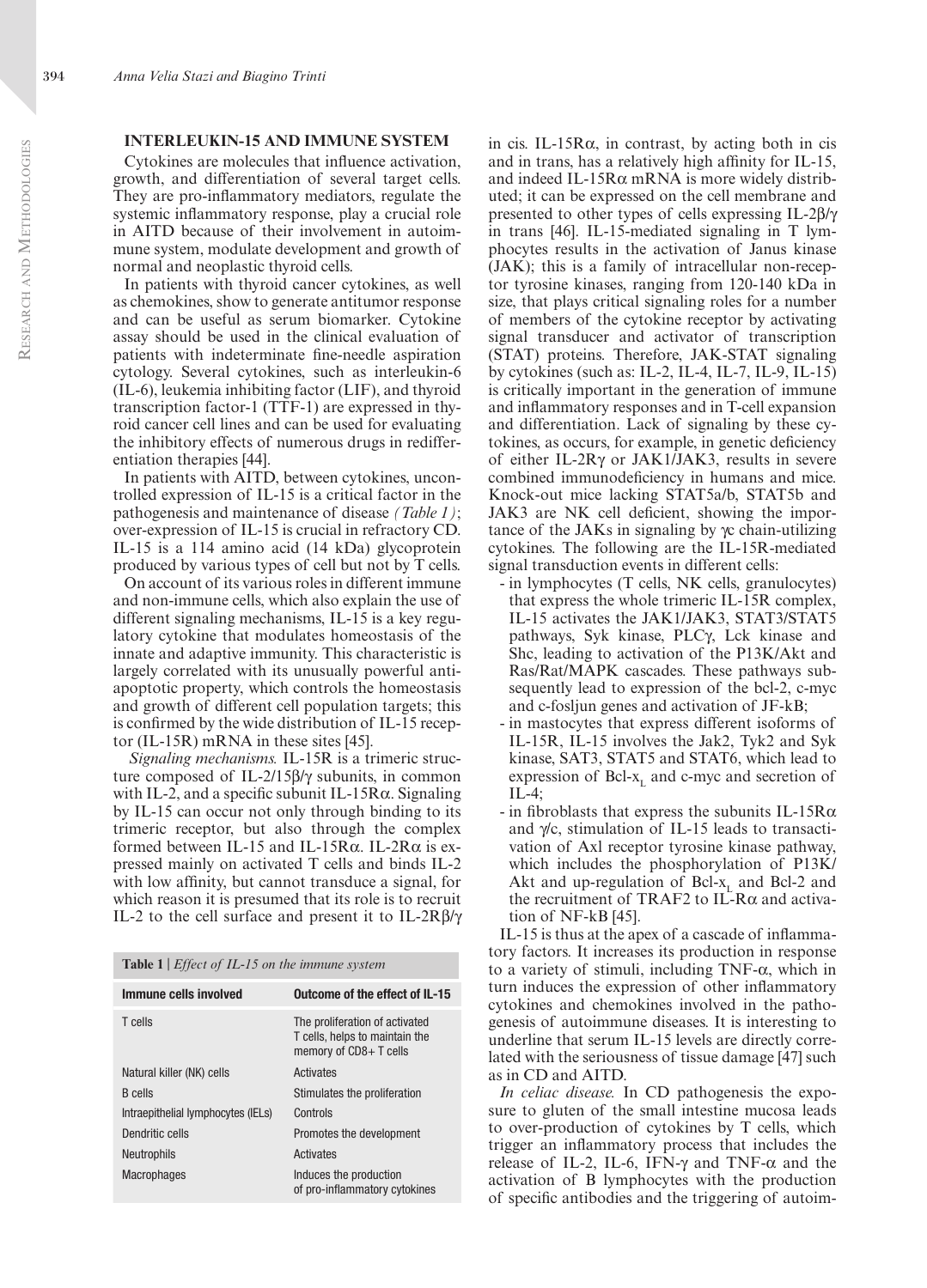**Table 2** | *Active celiac disease: factors of cell damage expressed in enterocyte apoptosis levels correlated with overexpression of IL-15*

| <b>Factors of cell damage</b> | <b>Effects of</b><br>over-expression of IL-15         |
|-------------------------------|-------------------------------------------------------|
| $IL - 15R\alpha$              | Over-regulation on IELs, which<br>express CD94+ cells |
| TNF- $\alpha$                 | Increases                                             |
| IFN- $\gamma$                 | Increases                                             |
| Perforin/Granzyme molecules   | Increases of IFI s                                    |
| <b>IELs apoptosis</b>         | Inhibition                                            |
| <b>Villous atrophy</b>        | Increase of cytotoxicity                              |

mune mechanisms. The role of IL-15 in the damage to the mucosa and the persistent inflammatory state is held to be of particular significance.

In the normal intestine, where enterocytes are exposed to a wide variety of insults, the role of IL-15 produced by macrophages, dendritic cells and intestinal epithelial cells is to increase the cytotoxicity of intraepithelial lymphocytes (IELs) and to modulate apoptotic signals that, by eliminating damaged cells, maintain a healthy epithelium.

In pathologies such as active CD, there is an overexpression of IL-15 by enterocytes and lamina propria mononuclear cells (LPMCs) which is associated with factors of cell damage *(Table 2)* [48].

In studies of C57BL/6 transgenic mice lacking IL-15 and IL-15Rα the occurrence of lymphocytopenia and the specific lack of NK T cells, CD8+ T cells and IELγ/δ suggests that signals transmitted via IL-15Rα are critical for the development, activation and/or survival of these cells [49]. The role of IL-15 in generating epithelial damage in active CD is thus crucial; its ability to promote the survival of IELs in CD may predispose to the emergence of clonal T cell proliferation. The blocking of IL-15 or of its receptor, thereby suppressing the activation and uncontrolled survival of IELs, could offer a new therapeutic tool to prevent not only tissue damage, but also the complications of CD [48].

*In vivo* studies have assessed the significance of the presence of some SePs in the apoptotic process in the intestine; specifically, SePs modulate apoptosis to maintain a healthy target tissue by eliminating cells affected by oxidative damage. The importance of the lack of the GPx antioxidant system in the intestinal mucosa is also demonstrated by the fact that its absence may set in motion a continuous cycle of ROS and inflammation that can lead to the accumulation of genetic mutations [50]. The phenotype of GPx1/GPx2 knock-out mice includes diseases of the colon and increased susceptibility to colitis [43], suggesting that these enzymes are important in determining both the level of antioxidant protection and the inflammatory response in the colon. GPx2 is also active in the tissues of the small intestine, notwithstanding differences in the selenium-dependent

expression of these intestinal tracts. The activity of GPx2 was studied in the gastrointestinal tract of two groups of Wistar rats fed respectively with a selenium-deficient  $(5-10 \mu g kg^{-1})$  and a seleniumadequate (300  $\mu$ g kg<sup>-1</sup>) diet. Although the activity of GPx2 and selenium levels were reduced in the tissues of both groups, in the selenium-deficient group both GPx2 activity and selenium levels were higher in the small intestine than in the colon [51]. These observations indicate that SePs such as GPx are crucial in producing the protective effect of selenium in the gastrointestinal tract. The colon, in particular, is more effectively protected from oxidative stress when selenium levels are adequate.

Data from studies on human colon adenocarcinoma cells (Caco 2) and colon tissue of weaned male Hooded Lister/Rowett rats in the presence or absence of adequate selenium concentrations revealed differences in the effects of selenium deficiency on SePs expression. The deficiency produced a statistically significant decrease ( $p < 0.05$ ) in levels of GPx1 (60-83%) and of SePW (73%) mRNA, a small but significant reduction in GPx4 mRNA (17-25%), but no significant change of the levels of GPx2 mRNA. Thus, notwithstanding the maintenance of GPx2 expression, the effect of selenium deficiency was apparent on the gene expression of SePW and GPx1 and less so on GPx4, reducing antioxidant protection in the colon, which would consequently increase susceptibility to the development of inflammatory responses in the gastrointestinal system [43].

In genetic-environmental diseases, such as CD, in which inflammatory damage is present in the small intestine, the consequent deficiency of selenium may modulate the expression of a series of SePs genes, including GPx, leading to recurrent inflammation and increased mucosal damage. In CD patients the presence of gliadines in the intestinal mucosa leads to a cascade of events triggered by hyperproduction of IL-15, that leads to apoptotic cell death of enterocytes. In this context, deficiency of selenium may also lead to inhibition of apoptosis of IELs and, consequently, to their over-production; this increase in lymphocytes determines increased apoptosis of enterocytes. Thus, because of the inadequate formation of SePs, lack of selenium can be considered an important direct factor in intestinal damage not only in individuals with CD, but also in healthy subjects with an inadequate intake of selenium due to other environmental and/or nutritional causes.

*In autoimmune thyroid disease.* The role of cytokines is important for the thyroid in the development of AITD. Cytokines, produced by thyroid follicular cells (TFCs) and infiltrating inflammatory cells, are essential for T and B cell growth and differentiation and may directly affect TFCs, leading to expression of molecules of HLA class II region (the same of CD region). In addition, cytokines can alter the growth and function of TFCs [52]. In AITD such as GD and HT, the systemic cytokine mRNA expression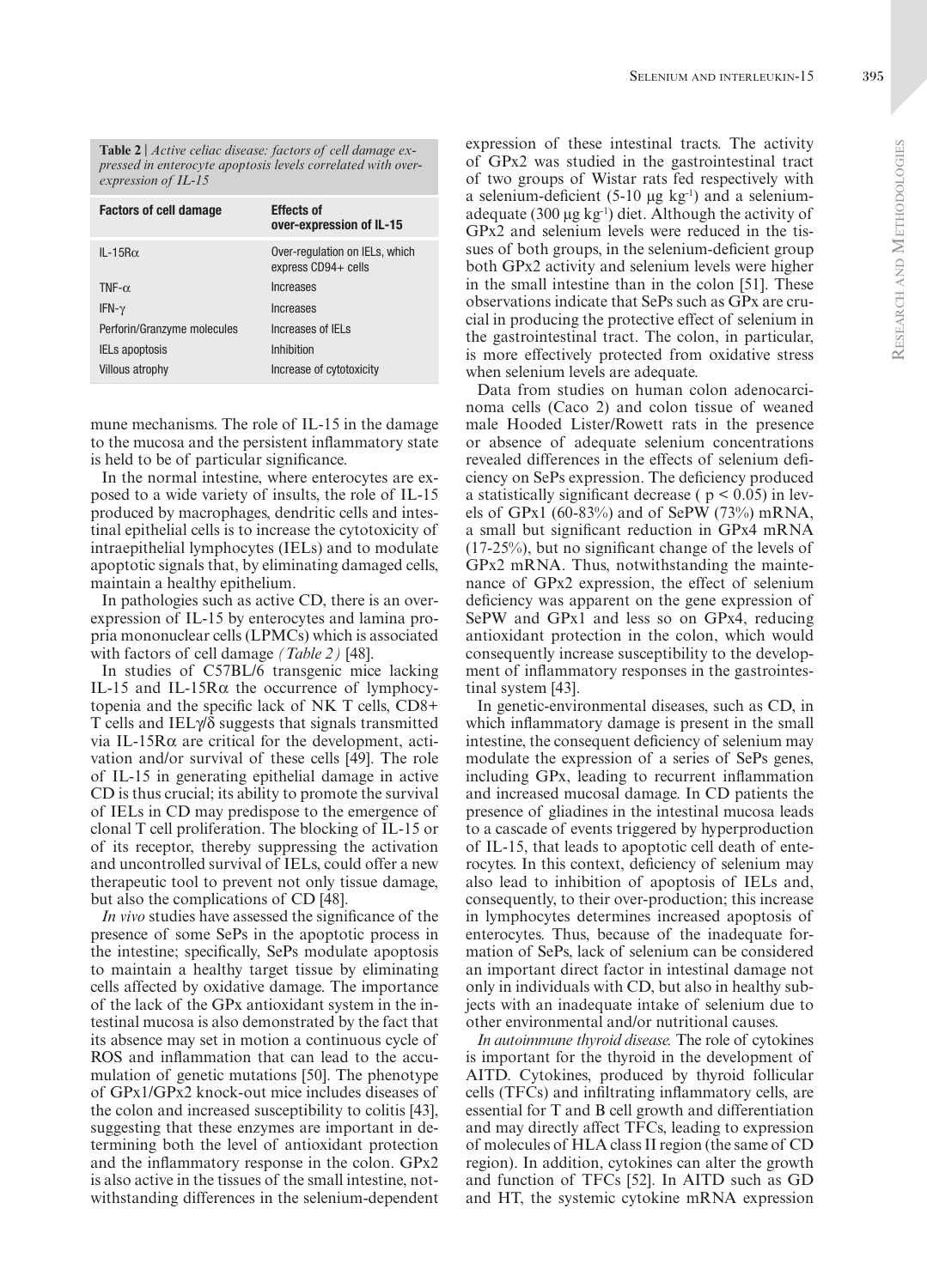of the Th1-type (TFN-γ, IL-18, IL-15, IL-2) and Th2-type (IL-4, IL-6, IL-10, IL-13) is changed resulting in a heterogeneous cytokine pattern in these diseases [53]. The serum cytokine profiles in these diseases are characteristic: the Th1 pattern of immune response characteristic of cellular immunity is dominant in HT, while in GD the predominance of Th2 cytokines indicates a humoral pattern of immune reaction [54], unlike CD in which cell damage is triggered by cell-mediated Th1/Th2-type reactions [55].

*In vitro* studies using cultured primary TFCs from patients with non-toxic multinodular goiter (NTMG), GD and HT show increased IL-12, IL-13 and IL-15 mRNA expression. Of these cytokines, the role of IL-15 in the pathogenesis of AITD is significant, especially in HT patients in whom thyroid tissue is more expressed. Besides, in GD and HT, the IL-1 and IFN-γ increases are particularly evident after TSH stimulation [56]. The over-production of IL-15 leads both to an inhibition of apoptosis, on account of its role in lymphocyte survival, and to an increase in the proliferation and differentiation of various types of non-immune cells. As with other autoimmune diseases [47], this may lead to an extension of damage of the thyroid cells, in direct correlation with serum levels of IL-15, as in CD, where the levels of IL-15 correlate with the degree of mucosal damage [48].

Bearing in mind that SePs are involved in inhibition of apoptosis, the presence of environmental factors such as selenium deficiency can be considered an additional element directly involved in thyroid damage in AITD. It should nonetheless be remembered that these diseases may also have other environmental causes such as: the consumption of immunotherapeutic agents, viral infections, lack of other trace elements (*e.g.* iodine, iron).

Patients with a particular genetic background, as HLA-DR3 and DR5 and polymorphism of CTLA-4 promoter and in presence of environmental factors, are more susceptible to the development of AITD compared with the normal population [57]. An interaction between genes and environment is thus necessary to trigger the onset of AITD, because the combination of genetic susceptibility and environmental factors is an important cause in prompting the autoimmune response to thyroid antigens.

Epidemiological studies, including family and twin data, support the strong genetic influence on the etiology of AITD. Several loci that are linked with AITD have been mapped and in some of these loci putative, AITD susceptibility genes have been identified. Some of these loci predispose to a single phenotype, while others are common to both GD and HT, indicating the existence of a shared genetic susceptibility to both diseases. The putative GD and HT susceptibility genes include both immunemodifying genes, such as HLA and CTLA-4, and thyroid-specific genes such as TSH-R and Tg and it is likely that the final phenotype of the disease is

the result of an interaction between these loci, in combination with environmental factors [58].

It is useful to emphasise that the lack of selenium plays an important role among the environmental factors and that when it is caused by CD-linked malabsorption its clinical significance is even greater, given that CD and AITD are often present in association. In this context selenium deficiency can be considered an additional common cause of damage. The importance of selenium in the thyroid is demonstrated by the fact that one third of the total is localized in this gland in the form of Se-cys and that even when it is deficient the thyroid constitutes an important reserve [59].

Selenium is essential in thyroid because it regulates T3 production and antioxidant activity. Thyrocytes are constantly exposed to potentially toxic concentrations of H2O2 and lipid hydroperoxidase produced in high concentrations during thyroid hormone synthesis. When selenium intake is adequate the GPx and TRx intracellular systems protect thyrocytes from ROS. ROS normally exert their cytotoxic effects on thyroid cells at levels that are too low to induce necrosis via caspase-3-dependent apoptosis. When selenium is deficient the increase in ROS leads to an heightened apoptotic response and subsequently to greater damage. Selenium deficiency, by altering SePs production, leads to reduced antioxidant protection and triggers the autoimmune mechanisms in genetically predisposed subjects, thus, representing a major direct cause of thyroid damage. Therefore, due to the importance of selenium deficiency, subjects with AITD present with new or nonspecific symptoms should be screened for other autoimmune diagnoses [60].

# **CONCLUSIONS**

AITDs are the result of complex factors relating to gene-environment interaction; the endogenous factors account for about 70-80% of liability to develop AITDs; however, at least 20-30% is attributed to environmental exogenous factors, which include certainly smoking (at least for Graves' disease and orbitopathy), probably stress, iodine and selenium intake, several drugs, irradiation, pollutants, viral and bacterial infections, allergy, pregnancy and post-partum [61].

Some environmental factors are typical in autoimmune diseases. Patients with type 1 diabetes mellitus, atopic dermatitis, multiple sclerosis, CD and AITD have a different pattern of seasonality of birth than the general population. Girls with the diagnosis of CD and patients of both sexes with a family history of CD have a peak of birth in September. This can be indicative of a perinatal virus infection typical of this month which can be a plausible candidate for the primary trigger [62].

Between the environmental factors, the nutritional deficiencies assume importance for CD and AITDs. In untreated CD the malabsorption of trace ele-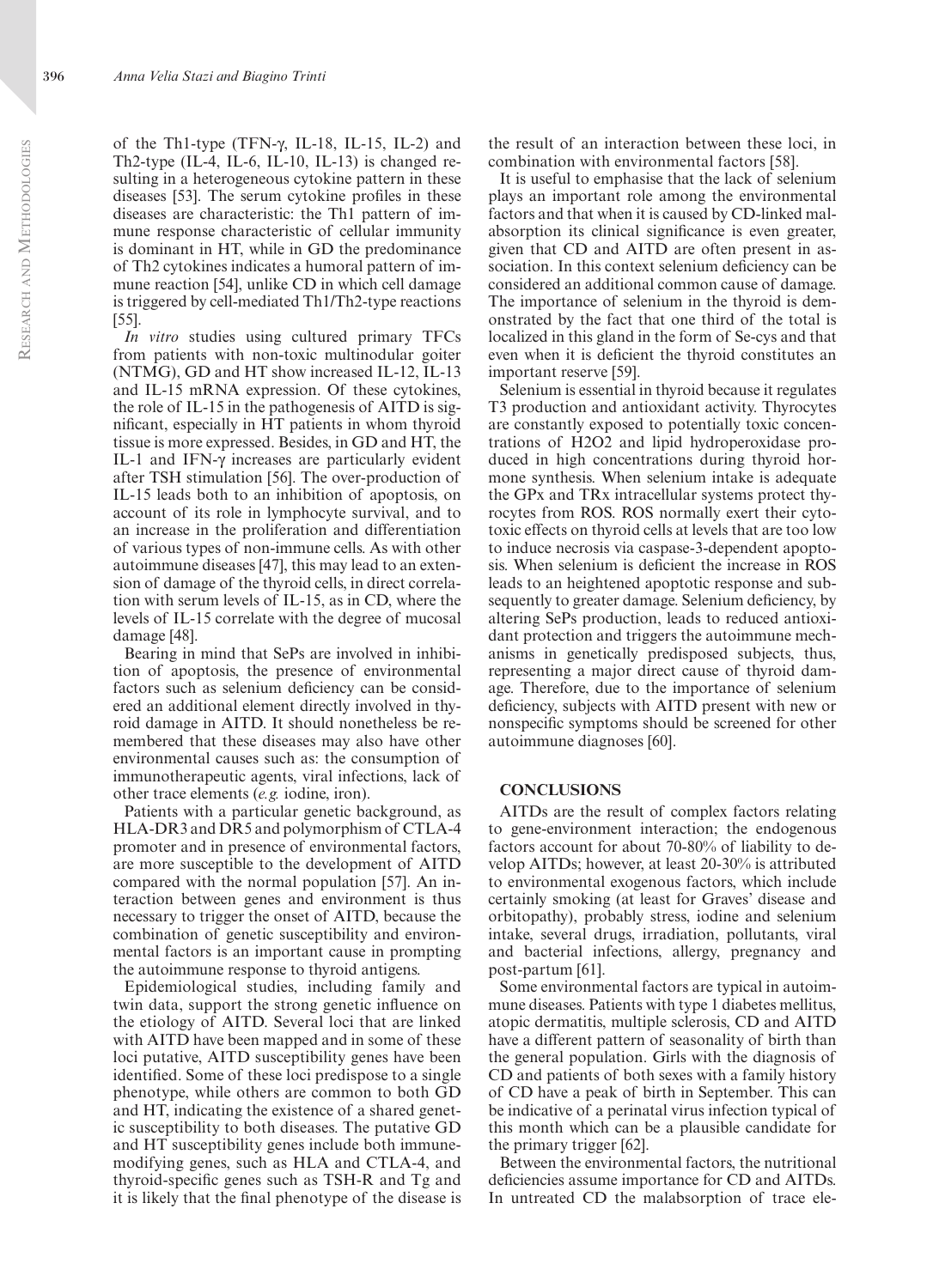ments is a common occurrence, given that this disease principally affects the proximal small intestine, presumably on account of the greater concentration of gluten in this region [63], where essential micronutrients are absorbed [9]. This is why it is necessary to initiate GFD as soon as possible, in order not to affect the absorption of these elements, given that the pathogenesis of the complex extraintestinal manifestations of CD is traceable not only to the immune and/or endocrine imbalance caused by the direct interference of gluten with these systems [8], but also by the subclinical malabsorption of nutrients.

Bearing in mind AITD, iodine deficiency is a problem for certain subpopulations of many countries, for increased adherence to dietary recommendations to reduce salt intake in hypertensives and for improper diet [7].

An adequate intake of selenium is today rightly recognized as indispensable to health; the organism should always receive an adequate amount with food and should be able to use it. The importance of selenium, as a component of SePs, is evident in the thyroid, where the action, metabolism and synthesis of hormones need it to preserve homeostasis of pathways hormone-dependent.

SePs involved in cellular antioxidative defence systems and redox control, such as the GPx and the TRx family, are involved in protection of the thyroid gland from excess hydrogen peroxide and ROS produced by the follicles for biosynthesis of thyroid hormones. In addition, three key enzymes (ID1, ID2, ID3) are involved in activation and inactivation of thyroid hormones.

While the nutritional selenium supply for the protection of the thyroid gland and synthesis of some SePs of the GPx and the TRx family might be limiting their proper expression under pathological and physiological conditions, nutritional Se supply is normally sufficient for adequate expression of functional ID enzymes with exception of certain diseases, such as CD, impairing gastrointestinal absorption of Se compounds [26]. In regard to the evident association between AITD and CD, the selenium deficiency in CD is an important factor in the pathogenesis of AITD, together with genetic, environmental and immune factors [15]. Studies of the link between selenium deficiency, autoimmune system and inflammatory processes have shown that selenium supplementation (200 μg/day) modulates the production of anti-TPO in HT patients [64].

The benefits of supplements in terms of serum anti-TPO and cytokine levels are nevertheless more evident in patients with very active disease than in those with moderate disease [65]. GD patients benefit from selenium supplementation at doses > 120 μg/day [52], while the usefulness of supplementation has not yet been clarified for other autoimmune endocrine disorders [57]. Hence, the importance of a careful assessment when administering selenium supplements as the treatment for specific AITD, especially when these are associated with CD, which in any case causes a deficit of this micronutrient if GFD is not adopted or is incorrectly followed.

In the development of autoimmune disorders other endogenous factors, such as the cytokines, play an important role because influence activation, growth, and differentiation of several target cells.

In AITD, uncontrolled expression of IL-15 has a critical role in the pathogenesis and maintenance of refractory disease. A compelling rationale is that selective targeting of IL-15 represents a potentially valuable approach in CD treatment, where currently the only available treatment for this autoimmune disease is a life-long GFD or for a subset of CD patients who develop resistance to GFD and progress to type II refractory CD with no effective treatment.

In thyroid cancer cell lines, IL-6, LIF, and TTF-1 show a generate antitumor response that can be used both as serum biomarker and for evaluating the inhibitory effects of several drugs in redifferentiation therapies [44].

Because this cytokine is at the apex of a cascade of inflammatory events, it increases its production in response to a variety of stimuli whose serum levels are directly correlated with the seriousness of tissue damage [47]. In the pathogenesis of AITD and CD, in particular, the over-production of IL-15, by inhibiting apoptosis, is a survival factor of IELs, leading to progressive damage to thyrocytes [54] and enterocytes [48]. Increased levels of IL-15 can thus be considered a common factor in both diseases. This association is further confirmed by the consideration that SePs are also involved in inhibiting apoptosis; in this context selenium deficiency, a risk factor of CD, can be directly involved in intestinal and thyroid damage.

In conclusion, CD is associated with thyroid disease and *vice versa*; this association is seen regardless of temporal sequence; this indicates a shared etiology and that affected individuals are more susceptible to autoimmune diseases. The increased risk of association between CD and thyroid disease is an expression of a more general increase in autoimmunity that characterizes many individuals that may be due to shared genetic or immunological traits. Thus, the positive association should not be seen as an isolated phenomenon but as an integral component of genetic-environmental events of which the selenium deficiency is a key related factor. For this reason it is necessary not only to initiate appropriate pharmacological treatment and consider the administration of selenium supplementation on a case-by-case basis, but also to diagnose CD at an early stage in order to adopt GFD in time to prevent further increasing the risk of developing AITD. Such an approach can not only help to offset the malabsorption of micronu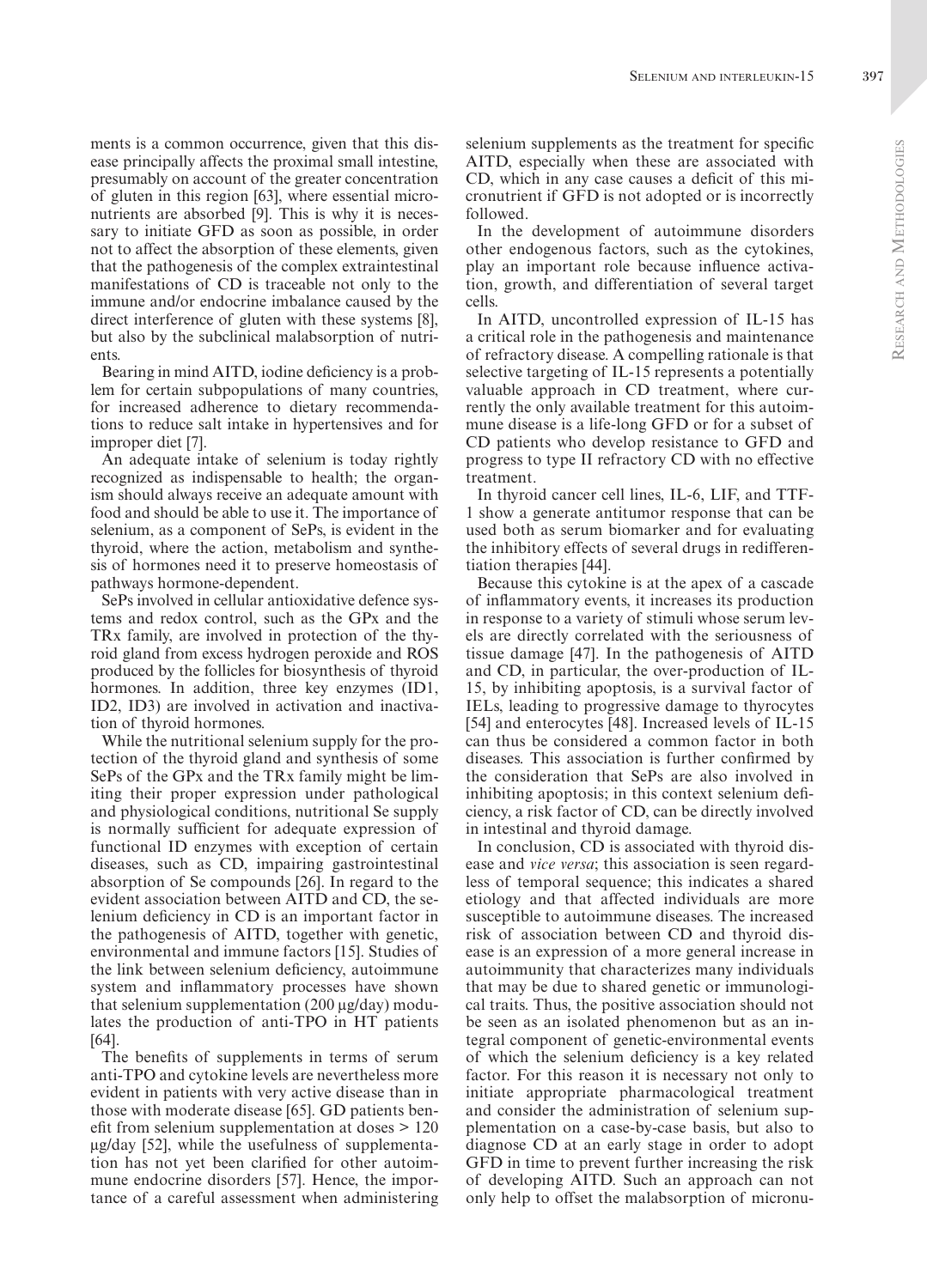trients, but also reduce the risk of interference by gluten in the immune and/or endocrine systems, which is an important factor in the development of CD-related autoimmune diseases such as AITD.

The review aims to provide elements that could be useful to study preventive and therapeutic target as the iper-production of IL-15 and the selenium deficiency in the pathogenesis of CD and AITDs. The development of therapeutic agents able to block the receptor and/or signaling elements and the control

#### *References*

- 1. Duntas LH. Does celiac disease trigger autoimmune thyroiditis? *Nat Rev Endocrinol* 2009;5:190-1.
- 2. Yokoyama S, Watanabe N, Sato N, Perera PY, Filkoski L, Tanaka T, Miyasaka M, Waldmann TA, Hiroi T, Perera LP. Antibody-mediated blockade of IL-15 reverses the autoimmune intestinal damage in transgenic mice that overexpress IL-15 in enterocytes. *Proc Natl Acad Sci USA* 2009;106:15849-54.
- 3. Elfström P, Montgomery SM, Kämpe O, Ekbom A, Ludvigsson JF. Risk of Thyroid Disease in Individuals with Celiac Disease. *J Clin Endocrinol Met* 2008;93:3915-21.
- 4. Bellinger FP, He QP, Bellinger MT, Lin Y, Raman AV, White LR, Berry MJ. Association of selenoprotein p with Alzheimer's pathology in human cortex. *J Alzheimers Dis*  2008;15:465-72.
- 5. Lymbury R, Tinggi U, Griffiths L, Rosenfeldt F, Perkins AV. Selenium status of the Australian population: effect of age, gender and cardiovascular disease. *Biol Trace Elem Res* 2008;126(Suppl. 1):S1-10.
- 6. Bellinger FP, Raman AV, Reeves MA, Berry MJ. Regulation and function of selenoproteins in human disease. *Biochem J* 2009;422:11-22.
- 7. Triggiani V, Tafaro E, Giagulli VA, Sabbà C, Resta F, Licchelli B, Guastamacchia E. Role of iodine, selenium and other micronutrients in thyroid function and disorders. *Endocr Metab Immune Disord Drug Targets* 2009;9:277-94.
- 8. Cronin CC, Shanahan F. Why is celiac disease so common in Ireland? *Perspect Biol Med* 2001;44:342-52.
- 9. Stazi AV, Trecca A, Trinti B. Osteoporosis in celiac disease and endocrine and reproductive disorders. *World J Gastroenterol* 2008;28:498-505.
- 10. Larsson K, Carlsson A, Cederwall E, Jönsson B, Neiderud J, Jonsson B, Lernmark A, Ivarsson SA. Annual screening detects celiac disease in children with type 1 diabetes. *Pediatr Diabetes* 2008;9:354-9.
- 11. Freeman HJ. Neurological disorders in adult celiac disease. *Can J Gastroenterol* 2008;22:909-11.
- 12. Mearin ML, Catassi C, Brousse N, Brand R, Collin P, Fabiani E, Schweizer JJ, Abuzakouk M, Szajewska H, Hallert C, Farré Masip C, Holmes GK. Biomed Study Group on Coeliac Disease and Non-Hodgkin Lymphoma European multi-centre study on coeliac disease and non-Hodgkin lymphoma. *Eur J Gastroenterol Hepatol* 2006;18:187-94.
- 13. Volta U. Pathogenesis and clinical significance of liver injury in celiac disease. *Clin Rev Allergy Immunol* 2009;36:62-70.
- 14. Demirag MD, Goker B, Haznedaroglu S, Ozturk MA, Karakan T, Kuruoglu R. Osteomalacic myopathy associated with coexisting coeliac disease and primary biliary cirrhosis. *Med Princ Pract* 2008;17:425-8.
- 15. Spadaccino AC, Basso D, Chiarelli S, Albergoni MP, D'Odorico A, Plebani M, Pedini B, Lazzarotto F, Betterle

of selenium availability mainly CD-associated could provide an effective treatment for these disorders.

#### *Conflict of interest statement*

There are no potential conflicts of interest or any financial or personal relationships with other people or organizations that could inappropriately bias conduct and findings of this study.

*Submitted* on 30 October 2009. *Accepted* on 28 September 2010.

> C. Celiac disease in North Italian patients with autoimmune thyroid diseases. *Autoimmunity* 2008;41:116-21.

- 16. Cosnes J, Cellier C, Viola S, Colombel JF, Michaud L, Sarles J, Hugot JP, Ginies JL, Dabadie A, Mouterde O, Allez M, Nion-Larmurier, I. Incidence of autoimmune diseases in celiac disease: protective effect of the gluten-free diet. *Clin Gastroenterol Hepatol* 2008;6:753-8.
- 17. Ventura A, Magazzù G, Greco L. Duration of exposure to gluten and risk for autoimmune disorders in patients with celiac disease. SIGEP Study Group for Autoimmune Disorders in Celiac Disease. *Gastroenterology* 1999;117:297-303.
- 18. Barton SH, Murray JA. Celiac disease and autoimmunity in the gut and elsewhere. *Gastroenterol Clin North Am*  2008;37:411-28.
- 19. Tolone C, Cirillo G, Papparella A, Tolone S, Santoro N, Grandone A, Perrone L, del Giudice EM A. common CTLA4 polymorphism confers susceptibility to autoimmune thyroid disease in celiac children. *Dig Liver Dis* 2009;41:385-9.
- 20. Nakabayashi K, Shirasawa S. Recent advances in the association studies of autoimmune thyroid disease and the functional characterization of AITD-related transcription factor ZFAT. *Nihon Rinsho Meneki Gakkai Kaishi* 2010;33:66-72.
- 21. Ch'ng CL, Jones MK, Kingham JG. Celiac disease and autoimmune thyroid disease. *Clin Med Res* 2007;5:184-92.
- 22. Naiyer AJ, Shah J, Hernandez L, Kim SY, Ciaccio EJ, Cheng J, Manavalan S, Bhagat G, Green PH. Tissue transglutaminase antibodies in individuals with celiac disease bind to thyroid follicles and extracellular matrix and may contribute to thyroid dysfunction. *Thyroid* 2008;18:1171-8.
- 23. Caputo M, Brizzolara R, Schiavo M, Salmaso C, Pesce G, Bagnasco M. Occurrence of overt celiac disease in the elderly following total thyroidectomy. *J Endocrinol Invest* 2006;29:831-3.
- 24. Meloni A, Mandas C, Jores RD, Congia M. Prevalence of autoimmune thyroiditis in children with celiac disease and effect of gluten withdrawal. *J Pediatr* 2009;155:51-5.
- 25. Daniels LA. Selenium: does selenium status have health outcomes beyond overt deficiency? *Med J Aust* 2004;180:373-4.
- 26. Köhrle J, Gärtner R. Selenium and thyroid. *Best Pract Res Clin Endocrinol Metab* 2009;23:815-27.
- 27. Finley JW. Bioavailability of selenium from food. *Nutr Rev*  2006;64:143-51.
- 28. Köhrle J, Jakob F, Contempré B, Dumont JE. Selenium, the thyroid, and the endocrine system. *Endocr Rev* 2005;26:944-84.
- 29. Rayman MP. The importance of selenium to human health. *Lancet* 2000;356:233-41.
- 30. European Food Safety Authority (EFSA). *Tolerable upper intake levels for vitamins and minerals*. Bruxelles: EFSA; 2006. Available from: http://www.efsa.europa.eu/en/scdocs/ scpublications.htm.